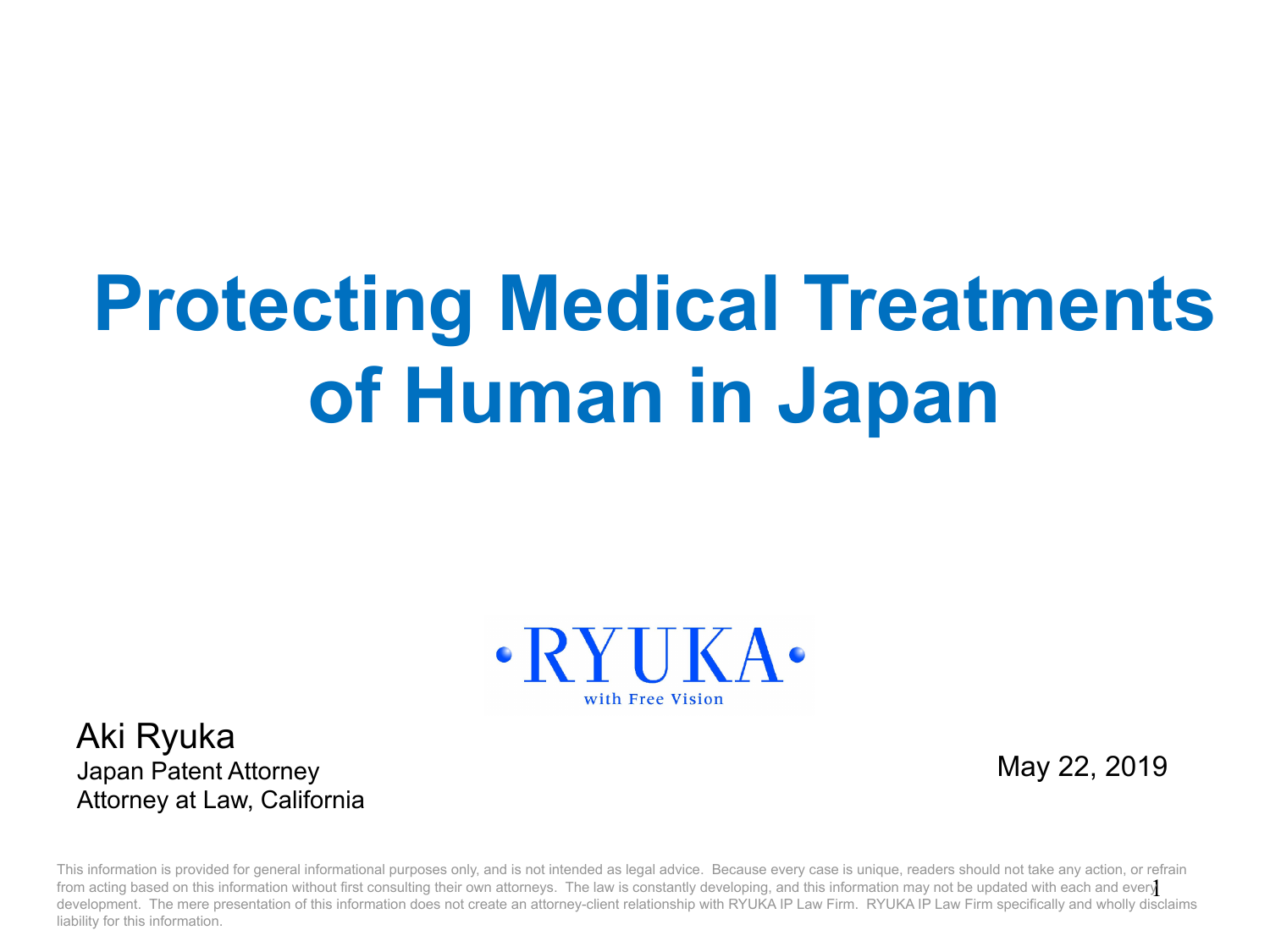# **Medical treatment of human is not patentable subject matter in Japan**

#### Ex.

- × Methods of surgery, therapy or diagnosis of humans
- × Methods of contraception or delivery

From JPEG, Japanese Patent Examination Guideline

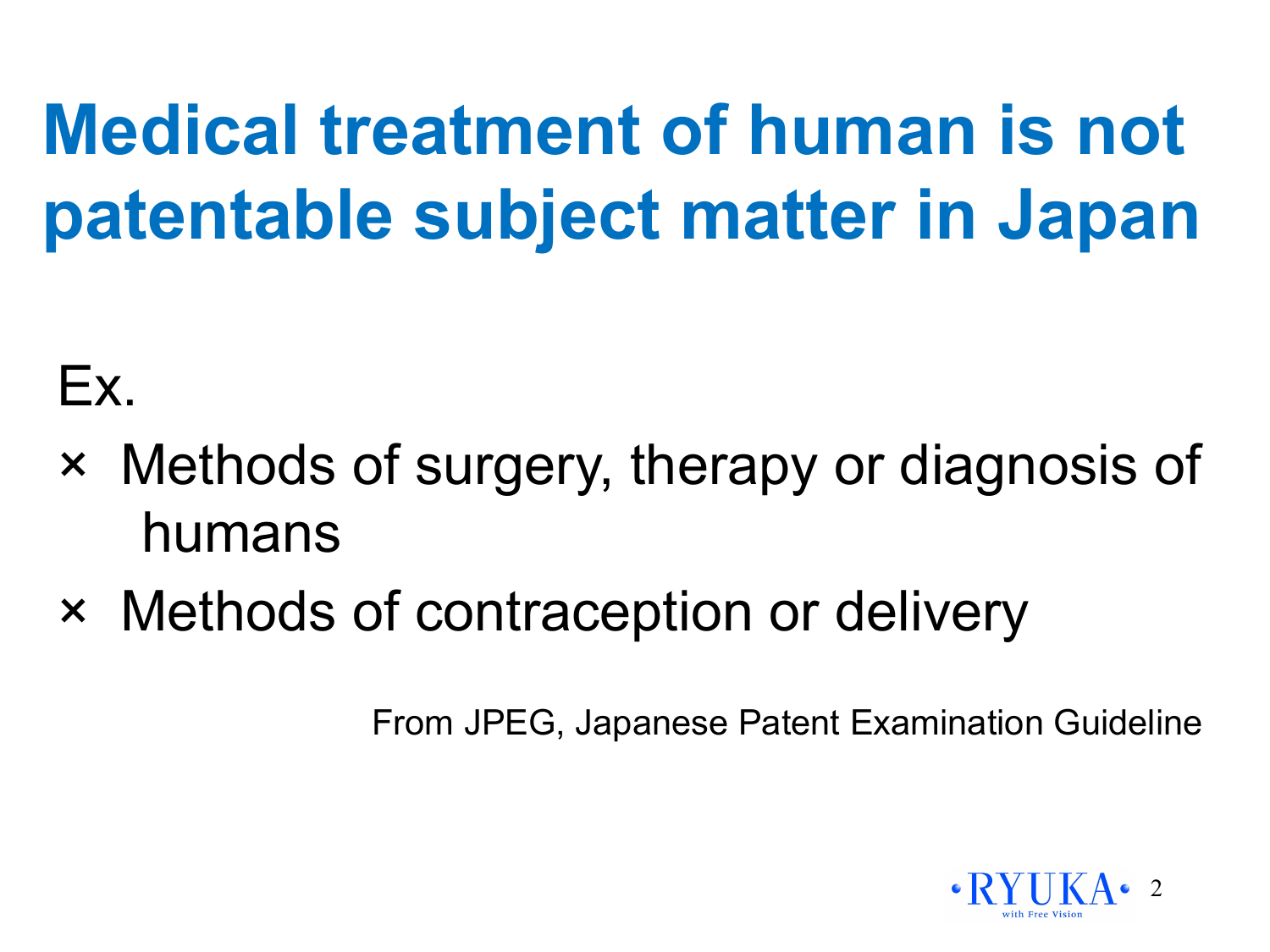#### Japanese practice is in-between EPO's and USPTO's

|                                                   |                | <b>EPO</b> | <b>JPO</b> | <b>USPTO</b> |
|---------------------------------------------------|----------------|------------|------------|--------------|
| <b>Medical Treatment</b><br>of: or                | <b>Humans</b>  |            | $x*2$      |              |
| <b>Diagnosis that deals</b><br>with a body of:    | <b>Animals</b> | $X*1$      | $\bigcirc$ | $O*3$        |
| <b>Diagnosis that deals</b><br>with samples taken | <b>Humans</b>  |            |            |              |
| from a body of                                    | Animals        |            |            |              |

- \*1 Art. 53(c), EPC
- \*2 "H12(Gyo-Ke)65", Tokyo High Ct., March 11, 2002

\*3 Damage compensation and injunction are not available agai<sup>• R</sup><sub>with</sub> professionals for medical practices.  $(35 \text{ H S C} \cdot 8 \cdot 287(c))$ 

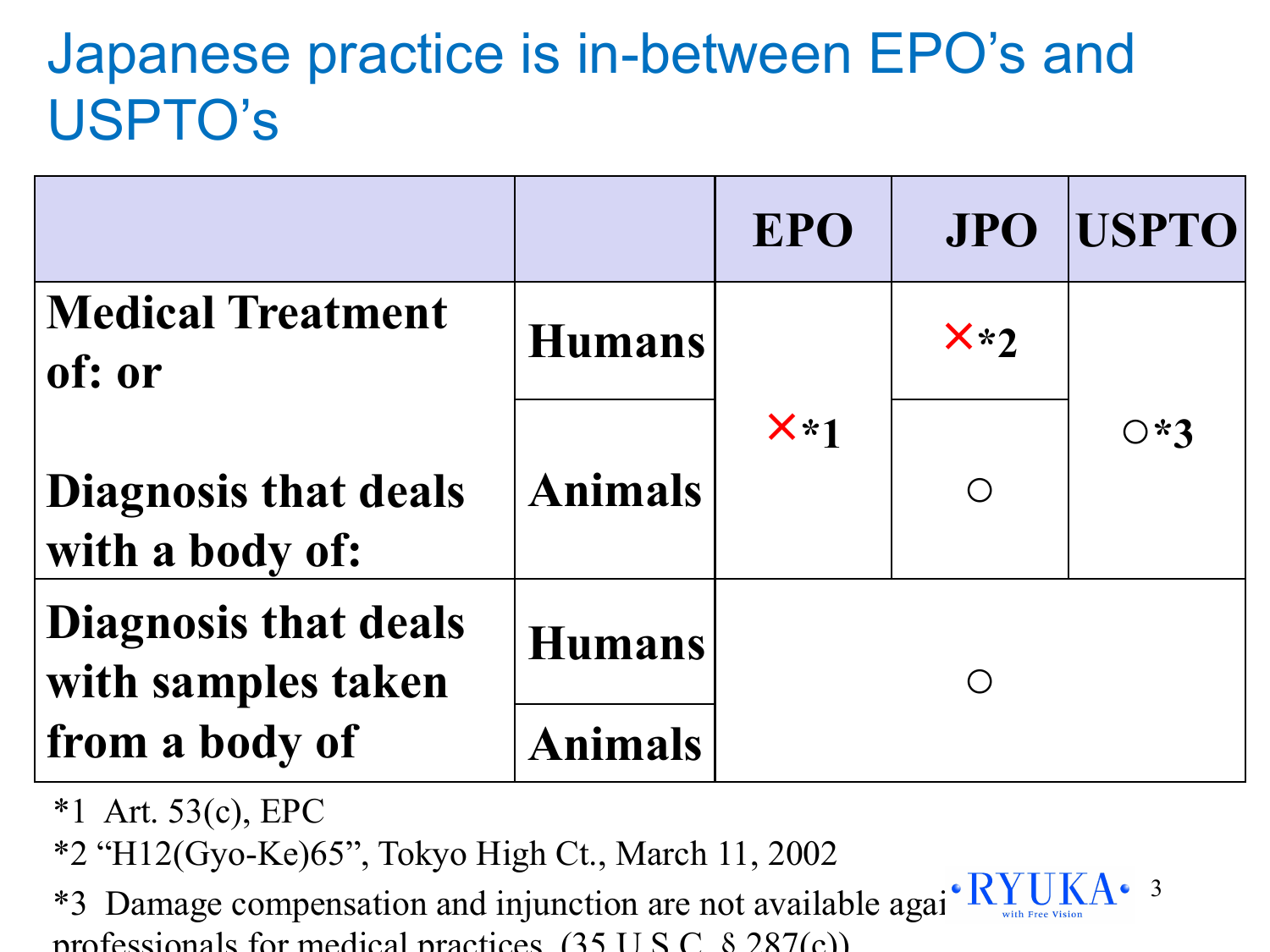#### Non-patentable surgery is wide and includes:

- (a) Methods for surgical treatment, such as incision, excision, centesis, injection, implant, and cosmetic surgery
- (b) Methods of inserting, moving, maintaining, operating and extracting a medical device (e.g., a catheter or an endoscope) inside the human body (excluding inside the mouth, inside the external nostrils, and inside the external ear canals)
- (c) Preparatory treatment for surgery (e.g., anesthetic treatment for surgery and methods of disinfecting the skin before injection)

From JPEG, Japanese Patent Examination Guideline

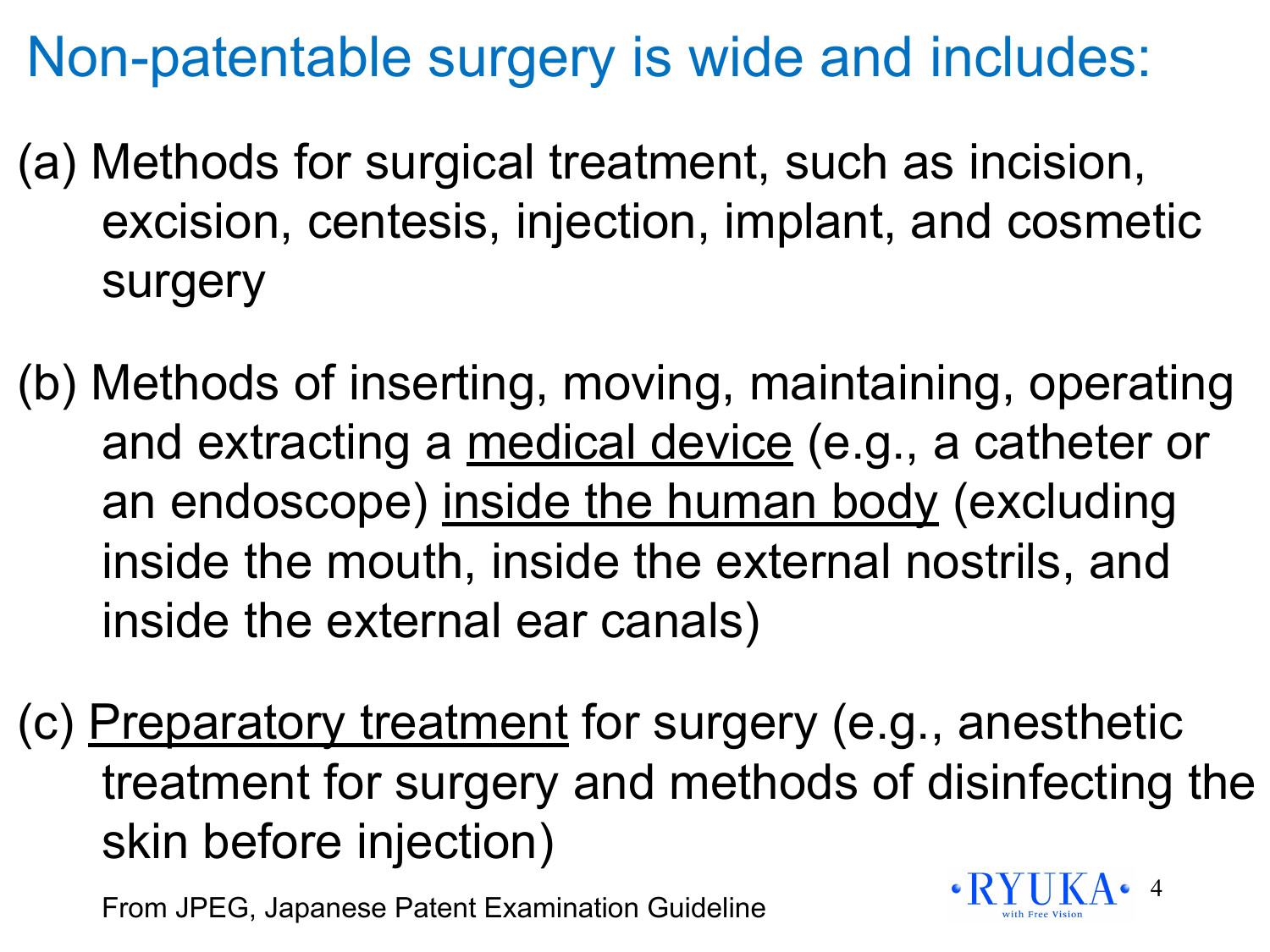## Suggestions: Converting to the following patentable subjects

(a) A system or device used for controlling the treatment (b) A method for operating the system or using device

(c) An artificial tissue (d) A method for making the artificial tissue

(e) A methods for treating samples (e.g., blood, urine, skin, hair, cells or tissue) extracted from human body (f) A method for gathering data by analyzing the samples

Examples of conversions follow.

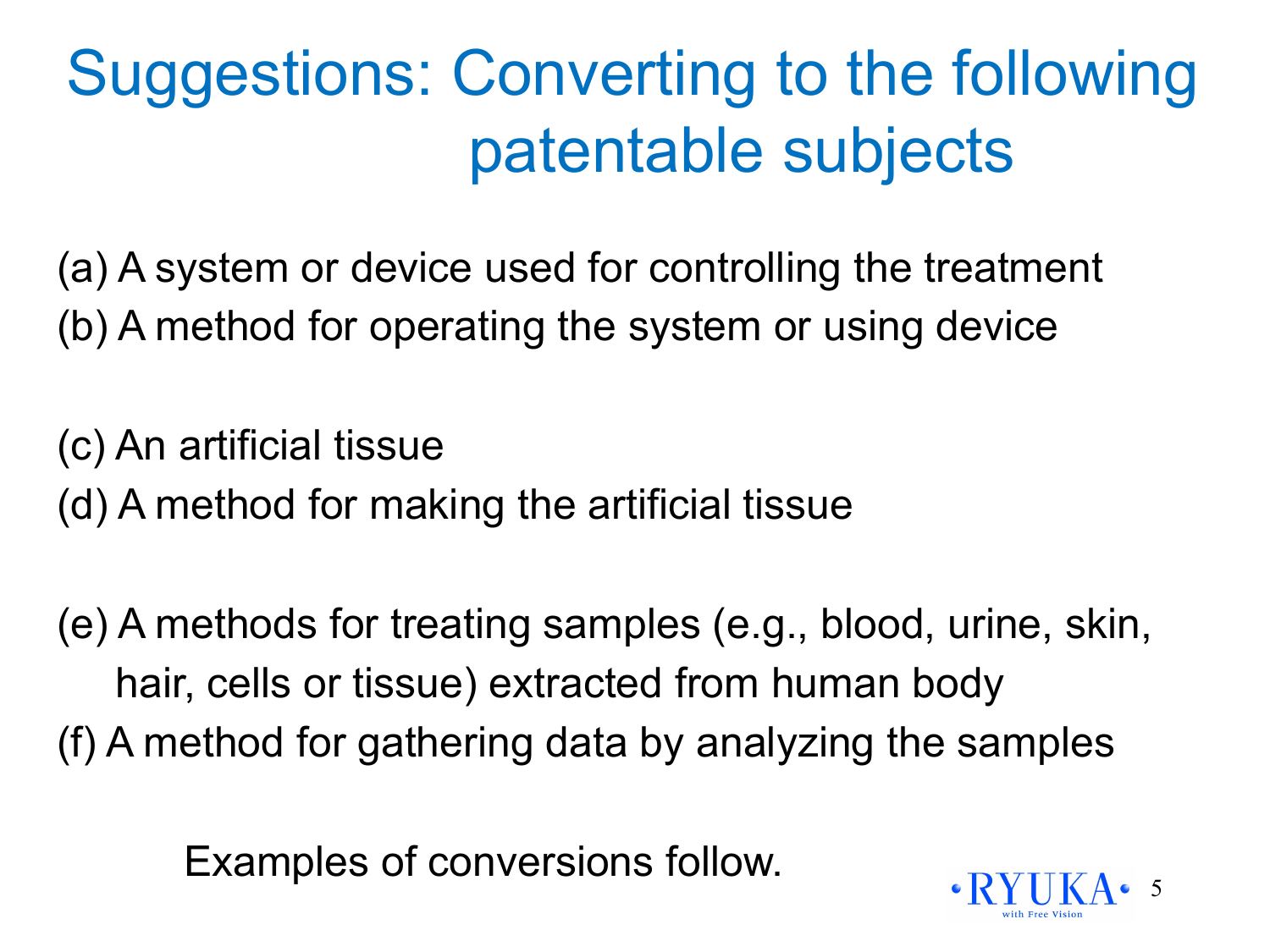#### JPEG Ex. 8-1 (Not patentable)

A method for treating an affected part by using a micro operation robot having receiving means and incising means, comprising the steps of;

operating a remote operation device and transmitting a manipulator signal in order to give medical treatment to the affected part,

receiving the manipulator signal from the remote operation device by the receiving means, and

incising the affected part of a patient by an incising means based on the manipulator signal being received.

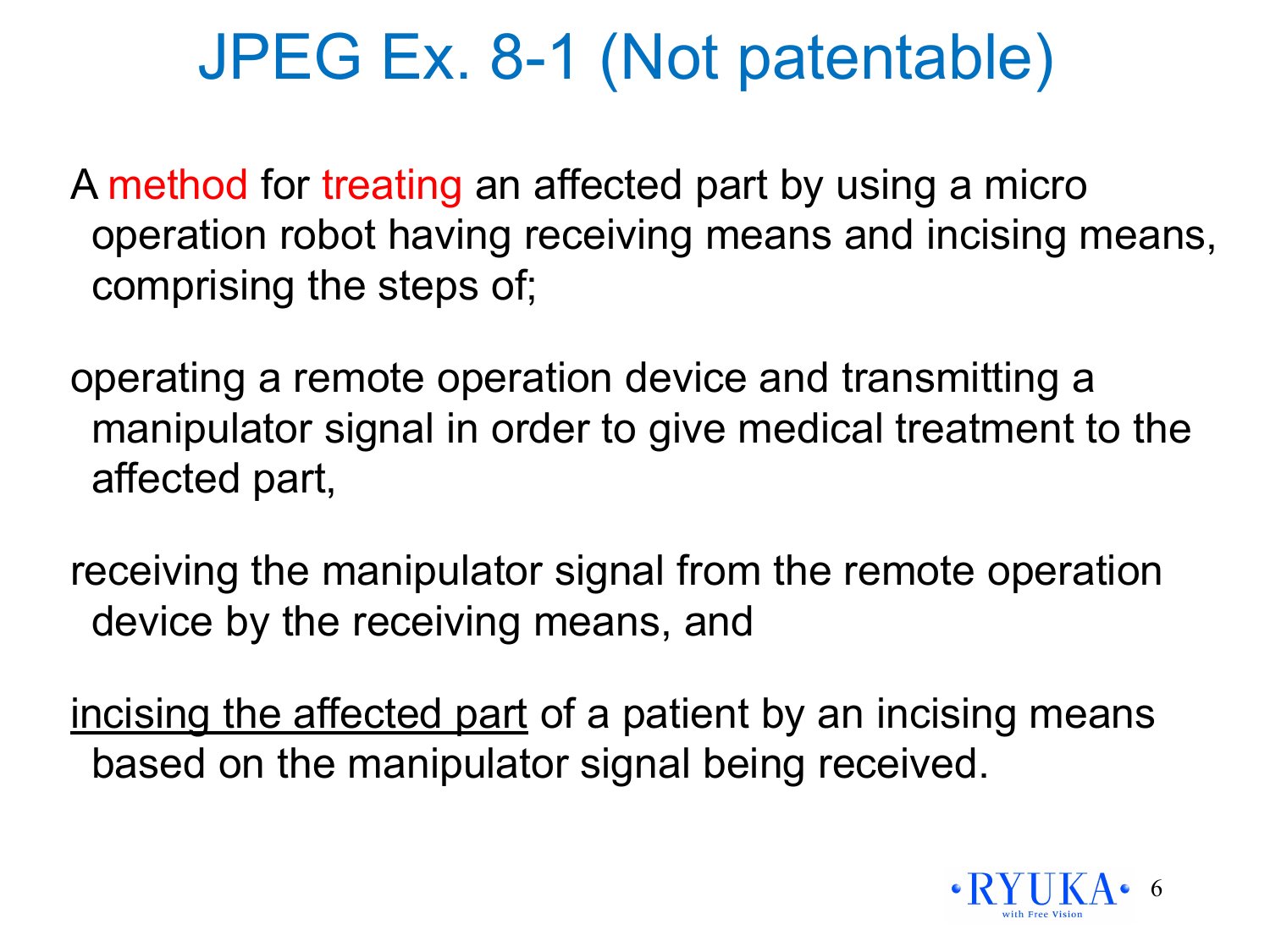## JPEG Ex. 8-2 (Patentable)

A method for controlling a micro operation robot system including a micro operation robot and a remote operation device, wherein the robot has a receiving means and an incising means, comprising:

transmitting a manipulator signal from the remote operation device,

receiving the manipulator signal from the remote operation device by the receiving means, and

controlling the incising means of the robot with the manipulator signal being received.

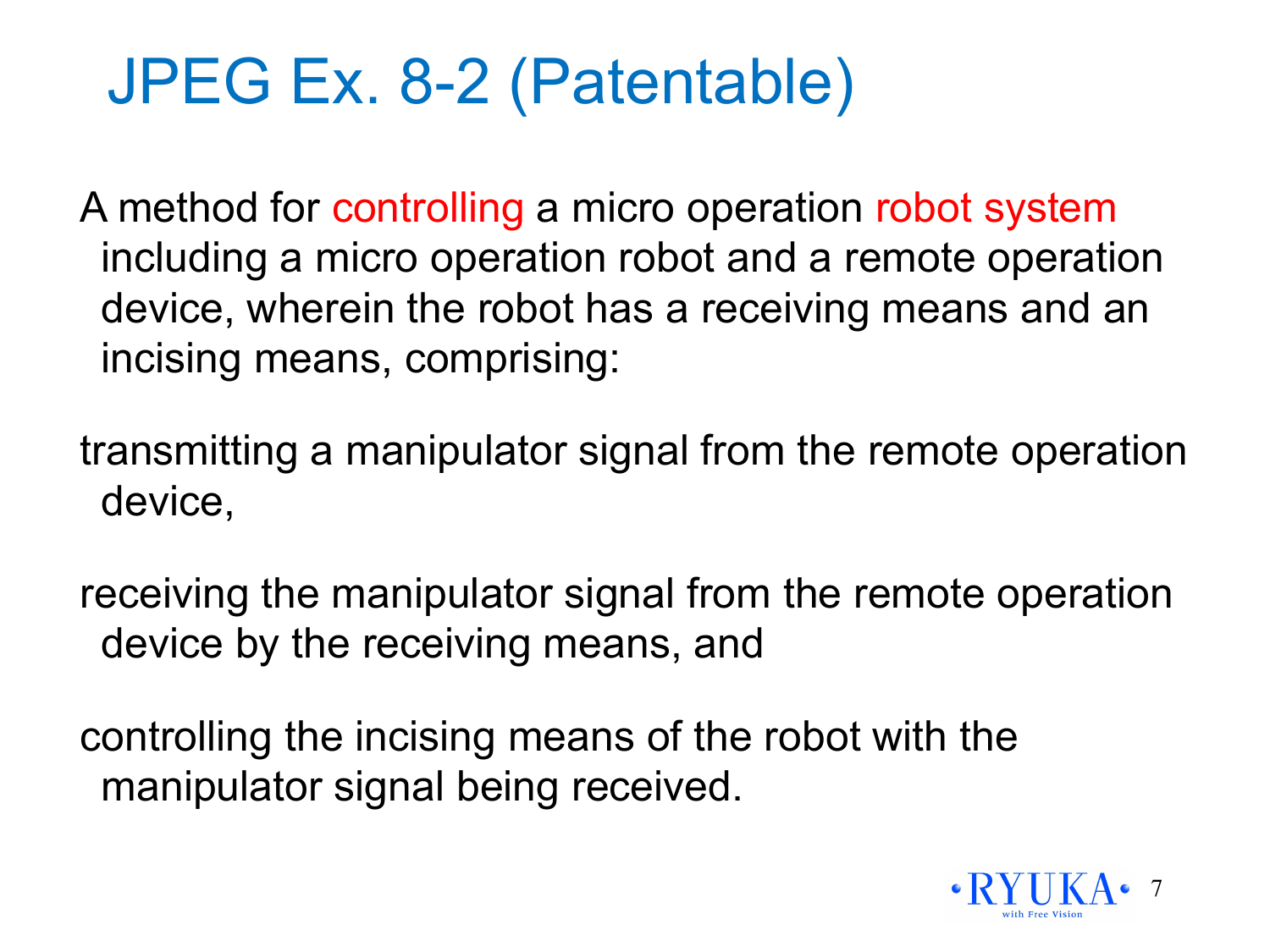## JPEG Ex. 10-1 (Not patentable)

A method for capturing internal images of a celom with an endoscope including an imaging unit, comprising:

changing a direction of a view by an operator using a rotation indicator, and

rotating the imaging unit whose light axis is tilted to an insertion axis of the endoscope.

This is not patentable because "the operator using the rotation indicator" includes a step requiring action by a medical doctor, so it is regarded as a method of surgery for humans.

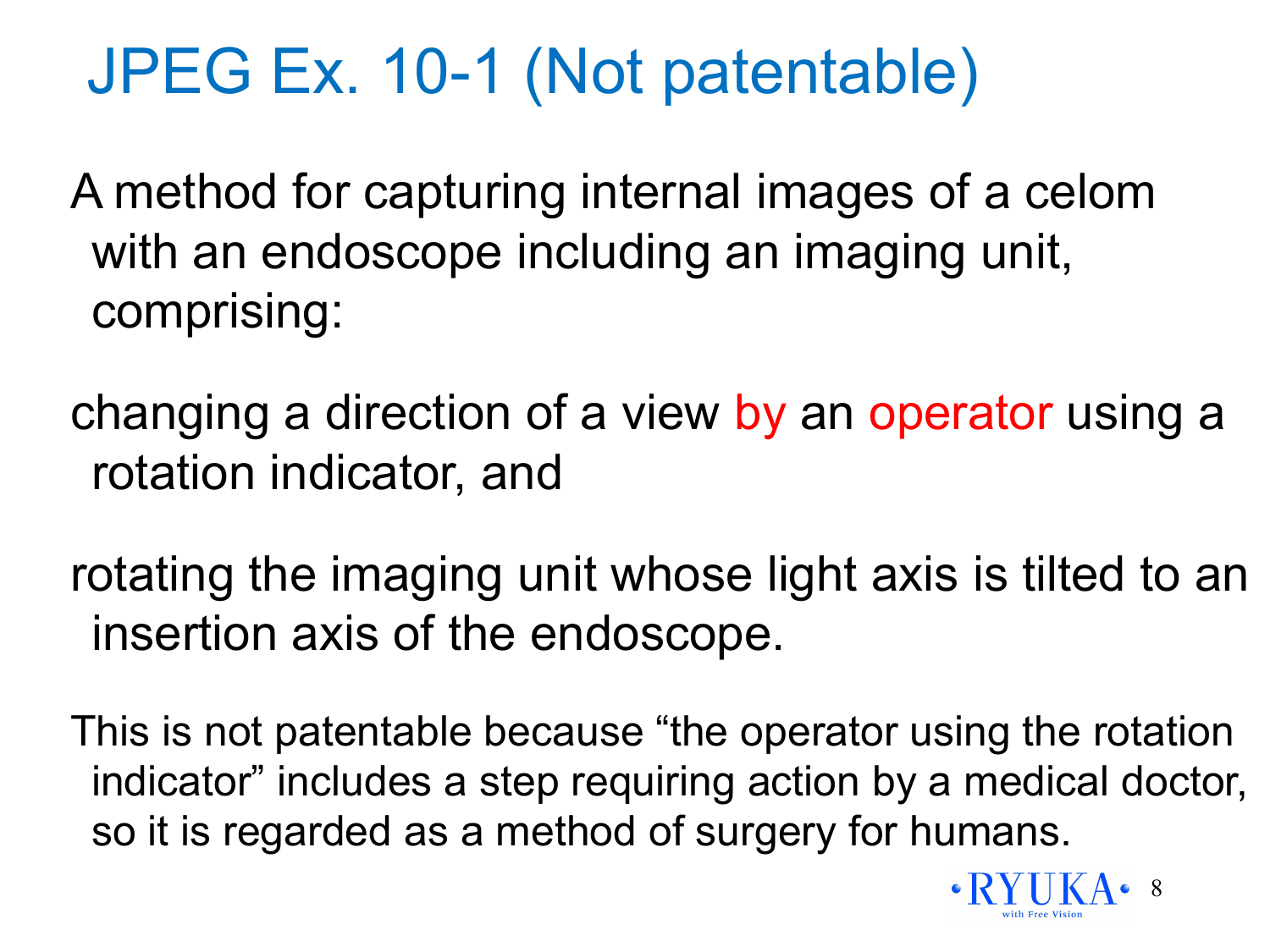#### JPEG Ex. 10-2 (Patentable)

A method for controlling an endoscope including an imaging unit, comprising:

arranging the imaging unit so that a light axis of which is tilted to an insertion axis of the endoscope, and

rotating the imaging unit about the insertion axis by receiving an instruction signal to rotate.

This is patentable because "rotating the imaging unit" is not an action of a medical doctor.

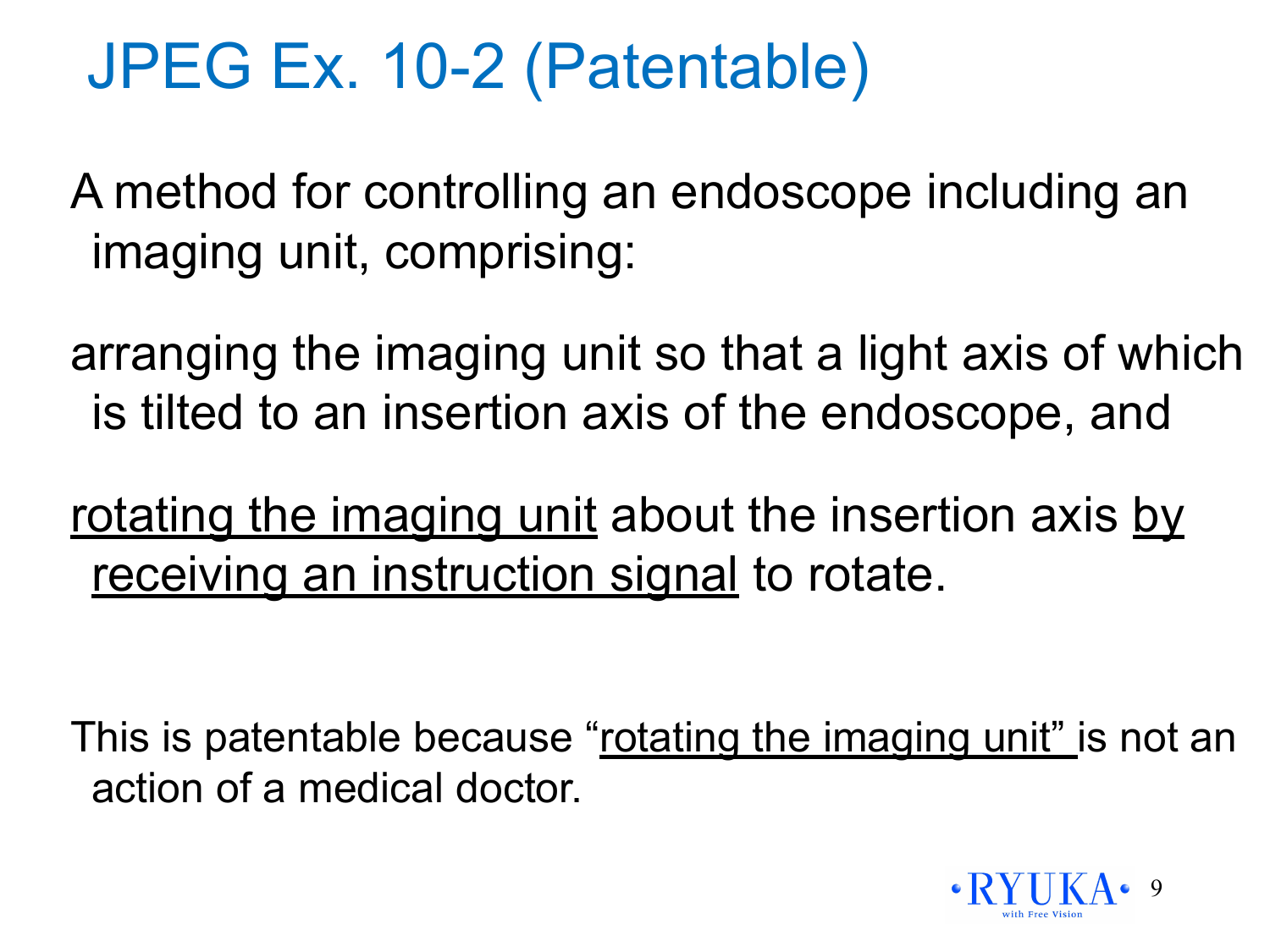## JPEG Ex. 11-1 (Not patentable)

A method for contrast magnetic resonance imaging, comprising:

imaging an examinee injected with contrast media with a low-resolution real-time mode, and

shifting the mode to a high-resolution imaging mode when signal strength within a desired domain exceeds a predetermined threshold value.

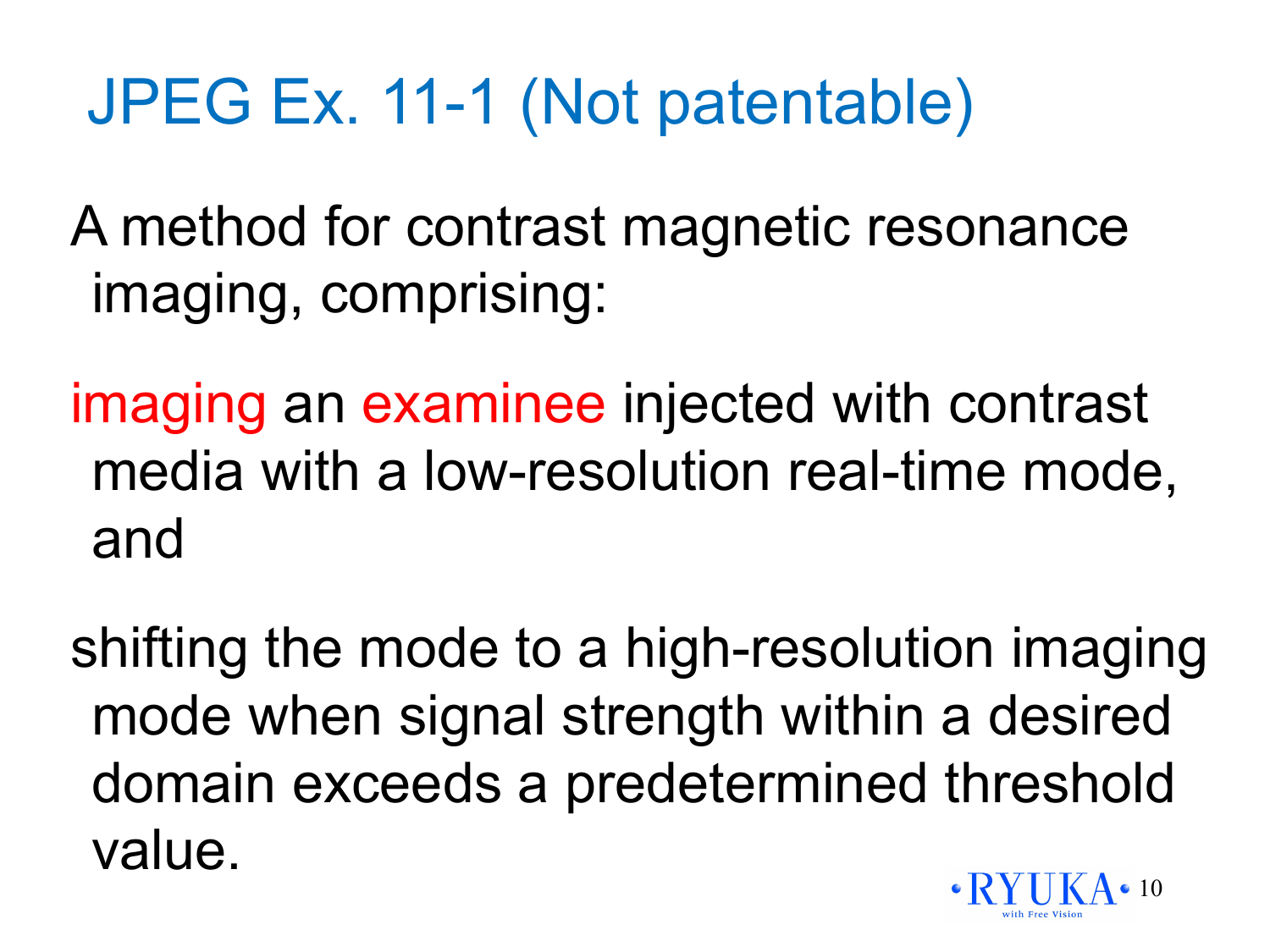## JPEG Ex. 11-2 (Patentable)

A method for controlling operation of a magnetic resonance imaging device, comprising:

shifting the device to a high resolution imaging mode when signal strength within a desired domain exceeds a predetermined threshold value.